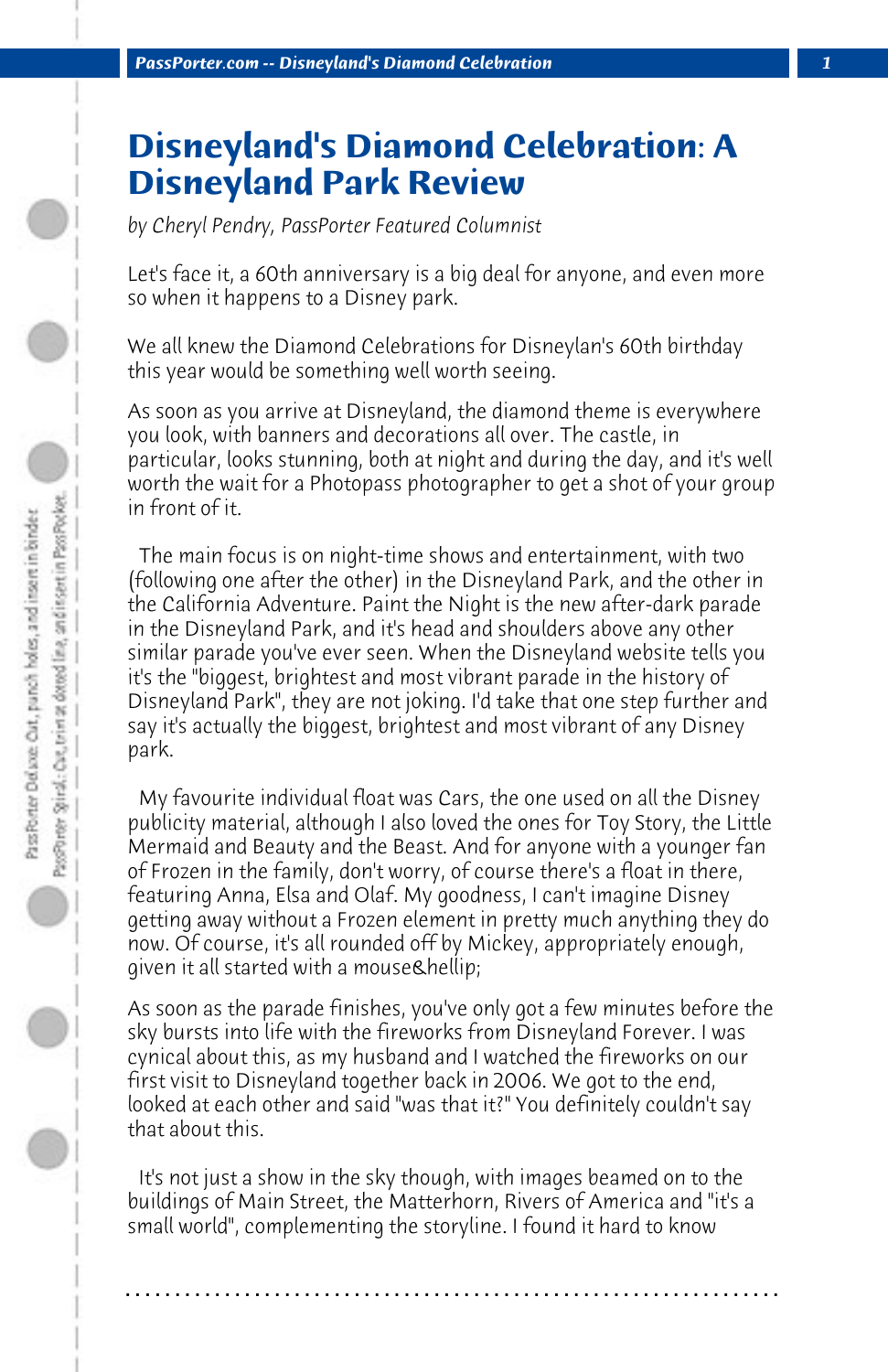where to look, there's just so much to take in. It is worth thinking carefully about where to watch Paint the Night from, given you won't have much time to move in between the shows. We selected a spot halfway along Main Street USA, thanks to friends who had done the same thing the night before, and it worked beautifully.

 The other night-time show is in Disney's California Adventure, a special version of World of Color called Celebrate! The Wonderland World of Walt Disney. As the name suggests, it's a completely different show, and any Disney fan needs a tissue or two, as this focuses on Walt's life, and his amazing achievements. As with the regular show, it weaves in projections on water, using nearly 1,200 fountains, and really has to be seen to be believed. If you can, the World of Color dining package is the way to go. We ate beforehand at the Carthay Circle Restaurant, which we love, and that gives you centre stage viewing. We turned up about 10 minutes before show time, and had a perfect view.

 One bit of entertainment we didn't get to see was the Diamond Mad T Party. In fairness, we'd seen another version of this over the holiday season in 2012, and it was something that didn't do much for us. For those who are curious, it's a dance party, but with a twist, as the Mad Hatter and Alice are on vocals, the March Hare is on bass, with the Cheshire Cat on drums -- you get the idea, it's all Alice in Wonderland themed.

 One disappointment for me was the 60th anniversary merchandise. I'm used to high prices at Disney, but to me, some were just pushed far too much here. I fell in love with one women's long sleeved top, but it was \$99! I was told by a Cast Member, it was because of what it was made of, but there is no way I can ever justify spending that much on one top. In general, I felt men had a better selection than women, and I saw quite a few items for children that I would have liked to have seen in an adult size. If you are going for the diamond anniversary, and want a souvenir, be prepared for higher prices than you may be used to.

 Something that was fun and only cost the price of a Photopass package were the pictures with backdrops of some of the most popular rides in each park. In total, there were six, and I only knew about this because a friend showed off the photos she got on Facebook. In the Disneyland Park, you can get shots done of the Matterhorn, Big Thunder (both of which we did) and the Haunted Mansion (which tragically we only realised we missed after we left), while in the California Adventure, the three are California Screamin' (which we deliberately missed, never having ridden it), It's a Bug's Life and the Grizzly River Run, which was perhaps my favourite one out of all of them. Definitely take the time to seek them out, as they are a lot of fun!

**. . . . . . . . . . . . . . . . . . . . . . . . . . . . . . . . . . . . . . . . . . . . . . . . . . . . . . . . . . . . . . . . . .**